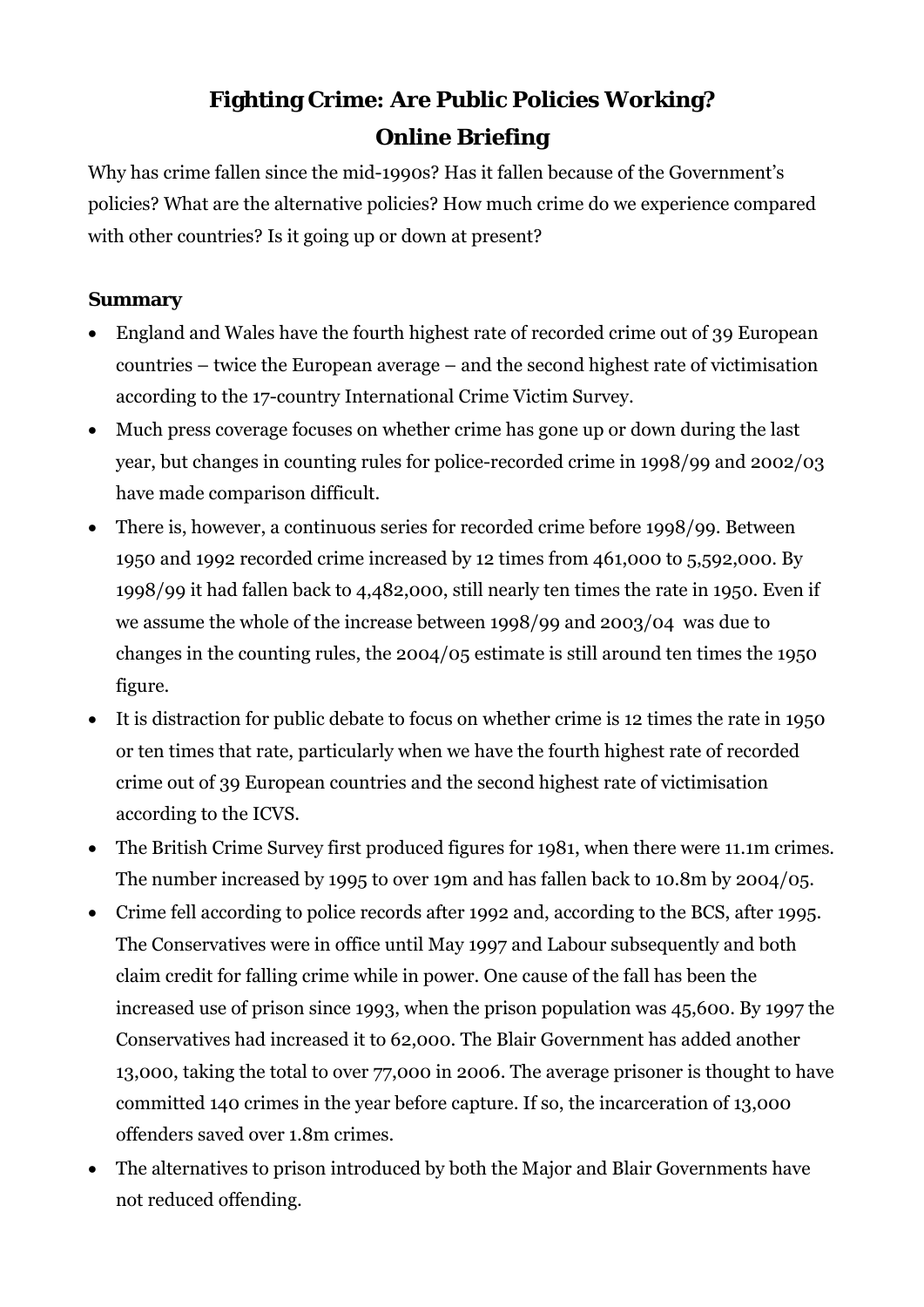▪ Offending behaviour programmes (such as thinking skills and anger management courses), costing at least £2,000 each, have been found not to reduce crime. About 80% of participants had been reconvicted within two years.

▪ Drug Treatment and Testing Orders in the community did not reduce offending. About 70% of offenders did not even complete their order and 80% were reconvicted of a crime within two years.

▪ The Intensive Supervision and Surveillance Programme was found to be less effective than ordinary probation at reducing offending. The reoffending rate after 12 months for those on community ISSP was 84%, compared with 72% for the control group. Over half of offenders (53%) did not even complete the sixmonth programme.

- The Government has placed great emphasis on its Public Service Agreement (PSA) targets. According to the Treasury, they are now supported by 'rigorous performance information'. However, in two cases, performance has got worse: fewer offenders are being brought to justice and the number of robberies has gone up.
- Two of the most effective measures for reducing offending providing prisoners with literacy, numeracy and vocational qualifications and getting them off drugs – have not been fully implemented.

## **How much crime?**

How much crime do we have compared with other countries and with our own history? How reliable are the published figures? There are two sets of crime figures, those derived from police records and those based on the British Crime Survey (BCS), a survey of private households that has provided results since 1981.

 The BCS drew attention to flaws in the police figures. It was discovered that many people did not report crimes to the police (often because they thought the police would do nothing, although sometimes because they thought the offence too trivial). Moreover, when members of the public did report crimes, the police did not always record them. The Home Office has produced estimates of the extent of under-reporting and under-recording since 1981. In 1981, 36% of BCS crimes were reported to the police. The proportion had increased to 49% in [1](#page-11-0)991 and has fallen back to between 43% and 45% since 1997.<sup>1</sup> In 1981, 62% of crimes reported to the police were recorded, falling back to 50% by 1995 and then increasing to 80% by 2004.[2](#page-11-1)

 However, the BCS has its own faults. First, it has the weaknesses of all surveys, not least a varying response rate. Second, it only covers victims of crimes in private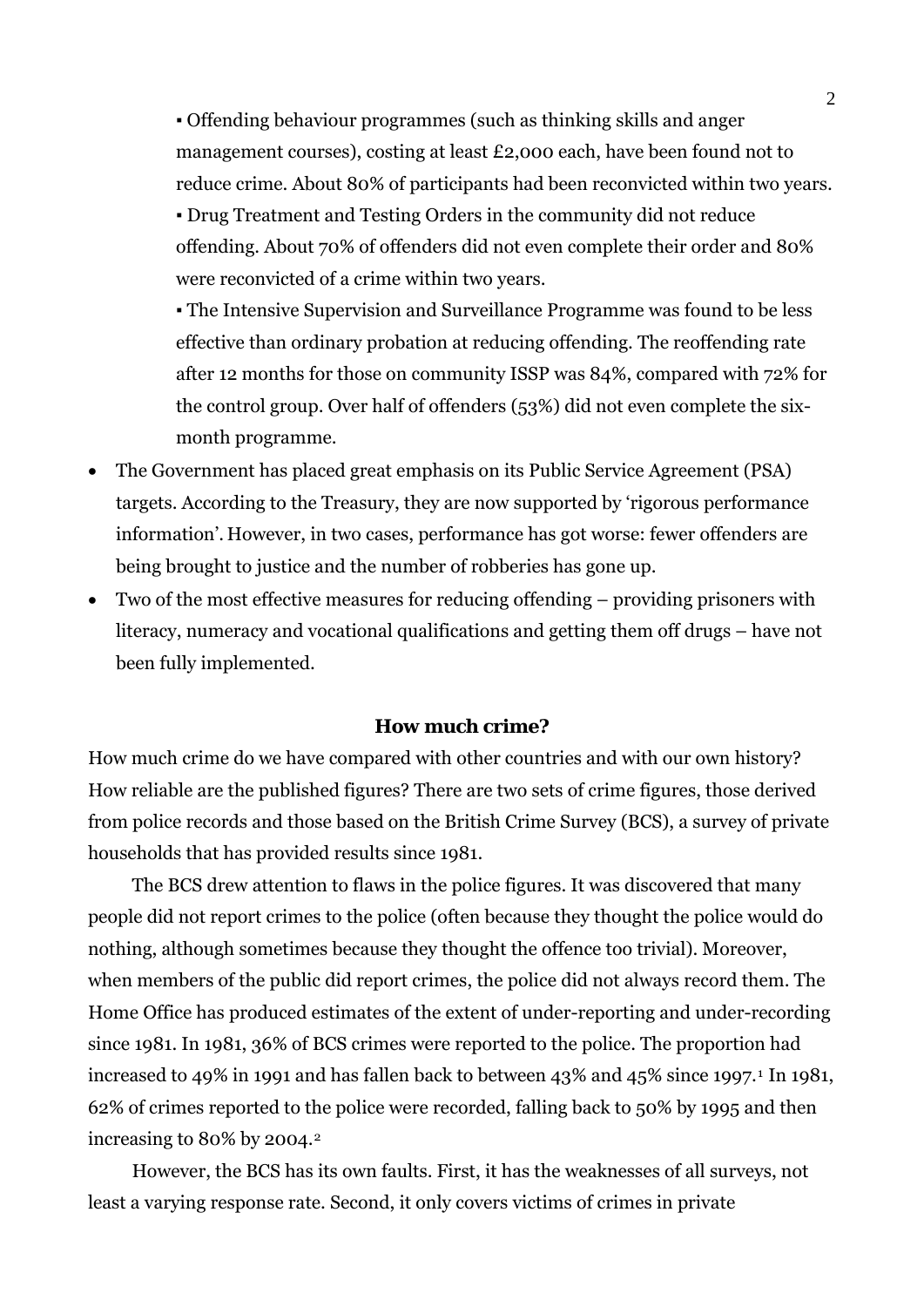households, thus missing out a large number of crimes recorded by the police. Each year estimates are made of the extent of the overlap by contrasting the 'comparable subset' of crimes. In 2003/04 only 48% of crimes recorded by the police were covered by the BCS.

## **Is crime going up or down?**

Answering this question has been complicated by the changes in the method of collecting police figures in 1998/99 and 2002/03. In 1998/99, apart from moving from calendar years to financial years, forces also began to base crimes more on victim reports. Above all entirely new categories were included in police figures, notably common assault, which alone added 151,000 additional crimes. Overall the total amount of crime was 14% higher because of the change.[3](#page-11-1) In 2002/03 the NCRS was introduced in a further attempt to make police records more compatible with the BCS. The police were expected to record all crimes reported to them by the public and to record each crime victim. This could increase the total amount of crime because a single incident, for example, of vandalising three cars on a single occasion would have been recorded as one crime under the old rules, but was counted as three crimes under the new rules (because three car owners were victims). In 2002/03 the Home Office estimated that the introduction of the NCRS increased the total amount of crime by 10%.[4](#page-11-1)

 Comparisons of trends before 1998/99 and after, therefore, require caution, especially when comparing violent crime. Similarly, comparisons of the figures before and after 2002/03 also require caution. The best we can say is that total recorded crime has been broadly stable since 1998/99, or increased slightly. Violent crime, however, cannot really be explained in the same way. There was an 82.5% increase in 1998/99 and the narrower category of 'violence against the person' increased by 120% as a result of the changes, which added common assault and assault on a constable to the list of notifiable offences.[5](#page-11-1) Even so, the Home Office acknowledges that violent crime has increased, after allowing for these changes.

 To sum up: crime is down from its British Crime Survey peak in 1995, but it's only back to where it was in the early 1980s, by which time (according to police records) it was nearly six times the rate in the 1950s. To understand the context we need to compare ourselves with other European countries.

#### **Historical and international comparisons**

As Figure 1 shows, crime is historically high. Moreover, compared with other countries, crime in England and Wales is also high. Among the most reliable surveys is the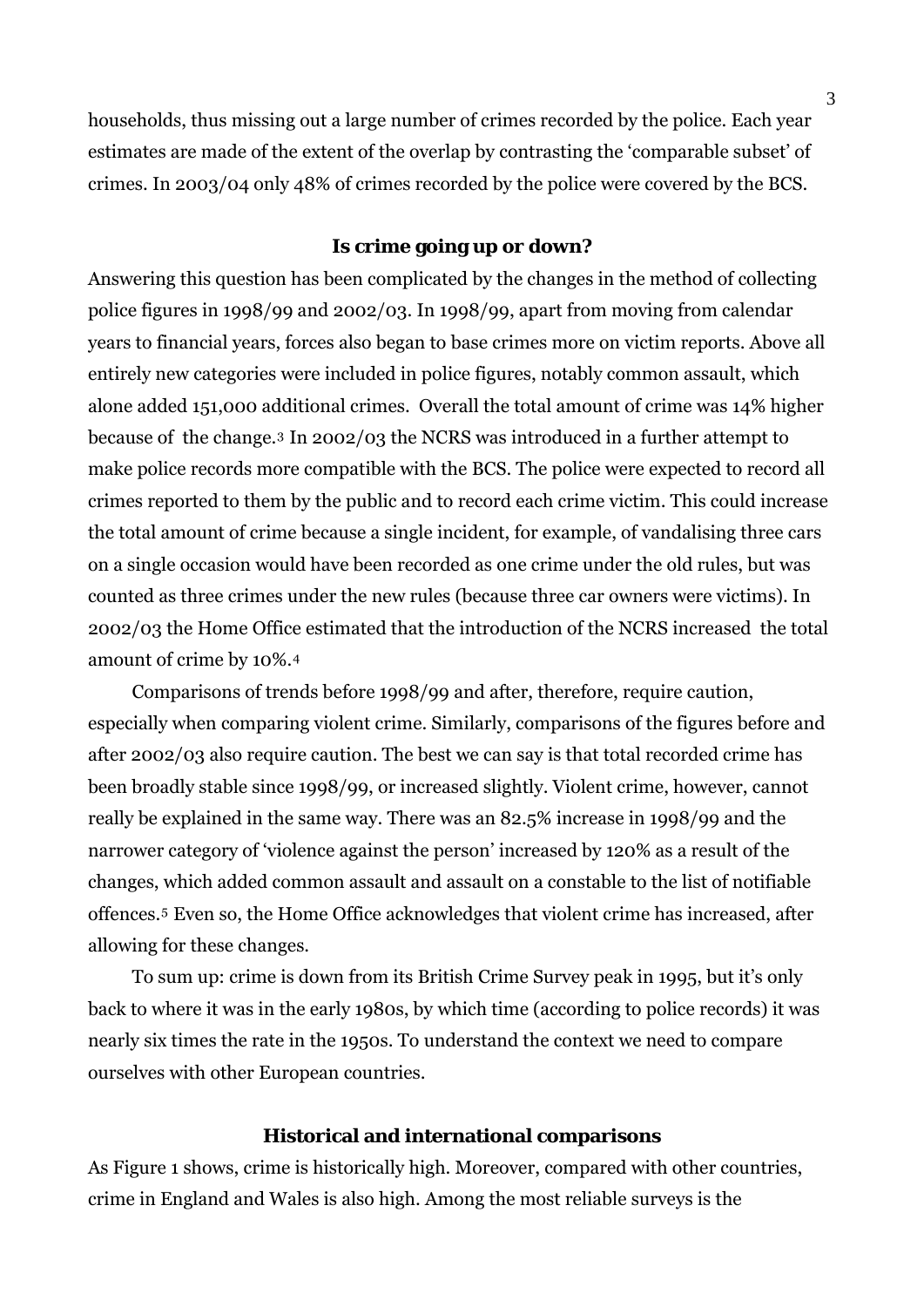International Crime Victim Survey (ICVS) of 2000, which covers 17 countries. The latest ICVS found that England and Wales in 1999 had the second highest risk of crime. Australia was bottom of the league with 30 per cent of people reporting that they had been a victim of crime, and England and Wales came next with 26 per cent. In the USA the figure was only 21 per cent. In Europe, the Netherlands and Sweden were not much better than England and Wales with figures of 25 per cent, but in France only 21 per cent reported that they had suffered from crime. Based on crimes reported to the British Crime Survey in 2000, if the French figure had applied to England and Wales, there would have been nearly three million fewer crimes.

 Moreover, police records of crime throughout Europe reveal that England and Wales had the fourth highest crime rate out of the 39 countries in the 2003 *European Sourcebook of Crime*, compiled by an international team (including the Home Office) under the auspices of the Council of Europe. At 9,817 crimes per 100,000 population, it was more than double the average of 4,333.

 Is it alarmist to draw attention to these international comparisons? Or is it complacent to ignore them?

#### **Why has crime fallen since the 1990s?**

According to the BCS, crime is back to where it was in the early 1980s. Police records suggest that crime peaked in 1992 and that, after deducting increases due to changes in the counting rules, it is back to where it was in about 1990. However, the peak in the 1990s was the result of a surge in criminal activity because of some exceptionally counterproductive measures taken in the 1980s and early 1990s. The 1984 Police and Criminal Evidence Act weakened the police, and the introduction of the Crown Prosecution Service in 1986 increased the tendency for cases to be dropped, thus encouraging criminals to believe they could get away with it. The police increased the use of cautions and unrecorded warnings. The deterrent effect of sentencing was reduced for some of the most common crimes, notably car theft in 1988. The 1991 Criminal Justice Act prevented judges from taking previous convictions into account in most cases. Many academics undermined public confidence by continually claiming that crime was not really rising, as the figures suggested, rather there was a moral panic. The handling of young offenders was weakened by the assumption that, if they were labelled bad they would become criminals, and so crime must be treated as a welfare problem not a police matter. The prison population was deliberately reduced, thus diminishing both the incapacitation and deterrent effects of jail.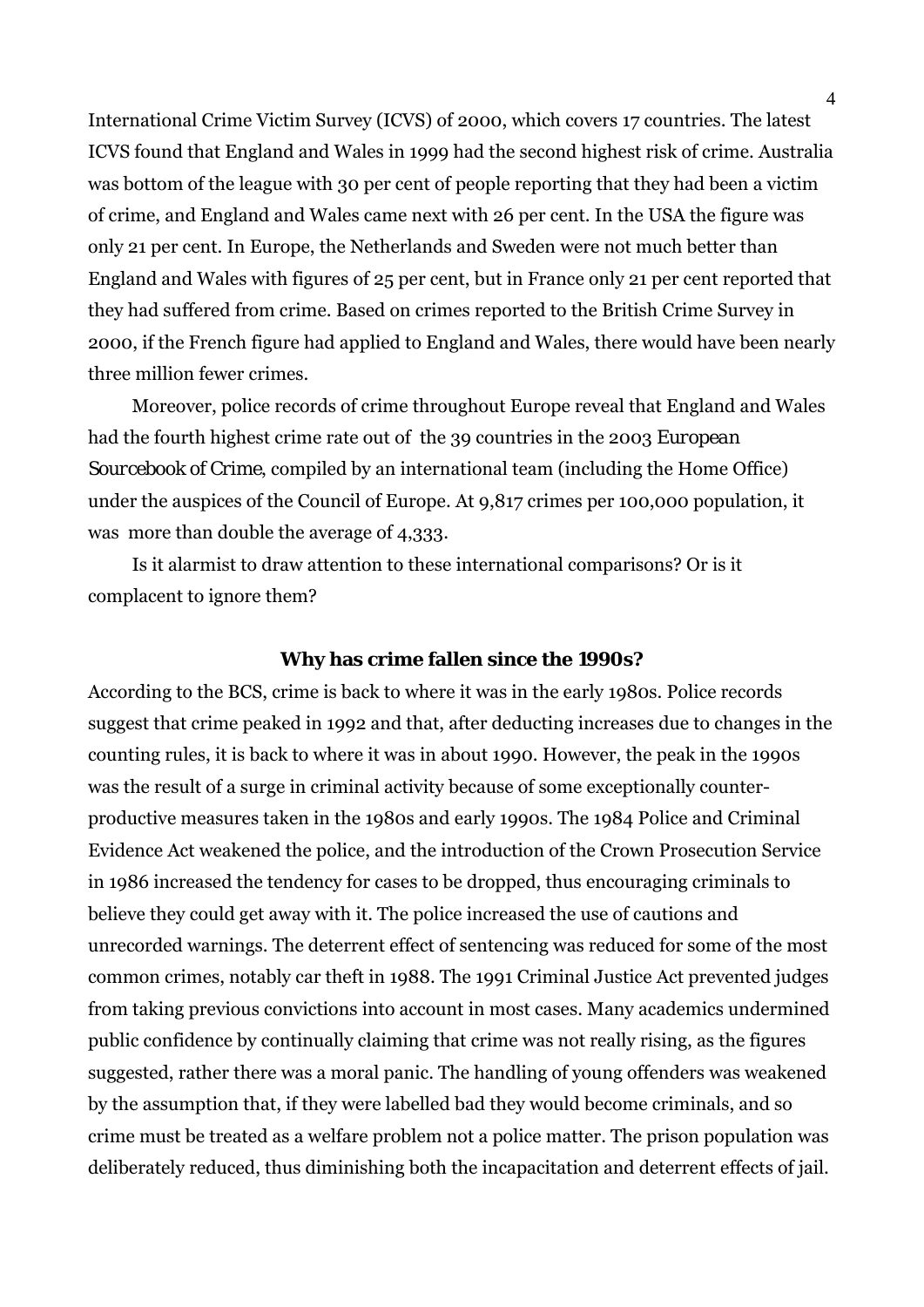The surge in crime in the late 1980s and early 1990s is captured by both the police records and the BCS as Figures 1 and 2 in Appendix 1 show.

 One cause of the fall has been the increased use of prison since 1993, when the prison population was 45,600. By 1997 the Conservatives had increased it to 62,000. The Blair Government has added another 13,000, taking the total to about 75,000. A Home Office survey found that the average prisoner admitted committing 140 crimes in the year before capture. If so, the incarceration of 13,000 offenders would have saved over 1.8m crimes. In reality, those incarcerated are likely to commit an above average number of offences and so this figure will be an under-estimate.

 Other factors have also been at work. The biggest falls have been in burglary and car theft, in part because improved security devices have made it harder to steal cars and to break into houses. Moreover, the economics of burglary have altered. In the 1990s a burglar typically stole the TV, the video and hi-fi equipment, but the second-hand value of these items has fallen significantly. Some of the reduction in break-ins will be the result of this change.

#### **The effectiveness of public policies**

Increased use of prison has helped to reduce crime but the Government has been enthusiastic about alternatives to prison, which it claims reduce offending. How effective have three of its leading programmes been?

 Offending behaviour programmes (such as thinking skills and anger management courses), costing at least £2,000 each, have been found not to reduce crime. Recent Home Office studies found that reconviction rates did not fall.<sup>[6](#page-11-1)</sup> In 2002/03 over 12,000 courses were completed at a cost of over £25m.

 The Intensive Supervision and Surveillance Programme (ISSP) has cost at least £45m since 2001. A press release in 2004 headed, 'New report shows positive start for bold and imaginative scheme to reform the worst young offenders' admitted that 85% of participants were reconvicted within 12 months of the start of the programme.[7](#page-11-1) Over half of offenders (53%) did not even complete the six-month programme. In October 2005 the final report was published and found that 91% of offenders who had taken part in ISSP were reconvicted within the two-year follow up.[8](#page-11-1)

 In other words, ISSP was more costly than other community sentences and was less effective. Similar schemes had been tried out in America and rigorously evaluated. They did not reduce offending, but the British Government disregarded this evidence.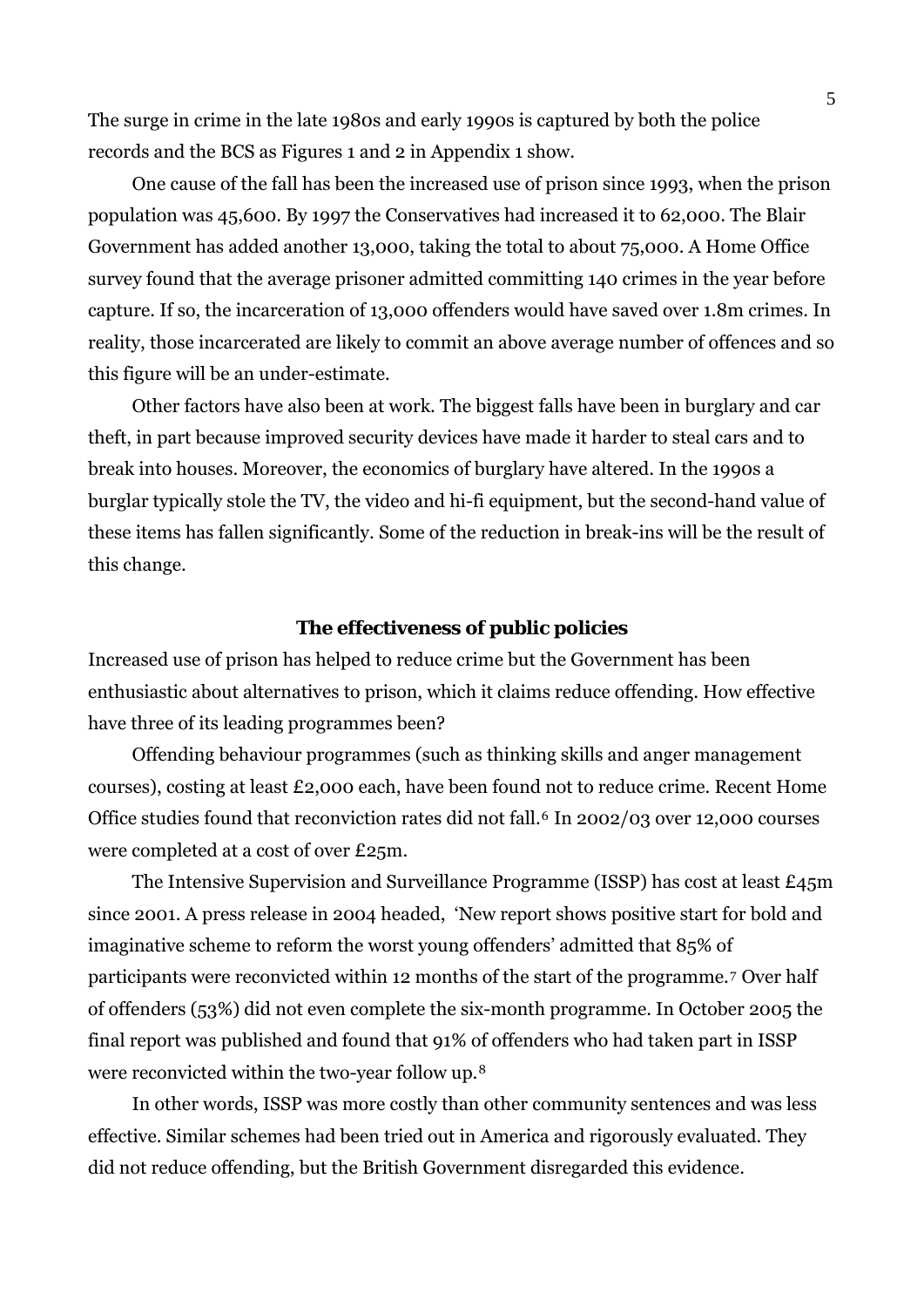Drug treatment in the community looked promising at one stage and millions have also been put into Drug Treatment and Testing Orders. However, they too have not worked. About 70% of offenders did not even complete their order and 80% were reconvicted of a crime within two years.[9](#page-11-1)

## **PSA Targets**

The Government has placed great emphasis on its Public Service Agreement (PSA) targets. According to the Spending Review 2004, they are now supported by 'rigorous performance information'. However, in two cases, performance has got worse: fewer offenders are being brought to justice and the number of robberies has gone up.

 The baseline for robbery is police-recorded offences in 1999/2000: 68,782 crimes in the ten street crime initiative areas. The target is a reduction in those areas of 14% to 59,153 crimes. The *Autumn Performance Report 2004* shows that there were 76,776 robberies, an *increase* of 12% and still 30% adrift of the target. In addition, there is evidence of a displacement effect from the ten street crime areas. Robberies increased 12% in those areas, but rose 20% in the whole country.[10](#page-11-1)

The original intention of the Home Office was to narrow the 'justice gap' by increasing the number of offenders brought to justice to 1.2 million by 2005-06. The target was reduced in the 2004 spending review to 1.15 million by 2005/06. However, in July 2004 the target for 20007/08 was increased to 1.25 million offenders. The *Autumn Performance Report* (December 2004) showed that 1.084m offenders were brought to justice by June 2004, still 20,000 below the starting point. The Home Office departmental report for 2004/05 said that 1.131m offences were brought to justice for the year to December 2004. The report claimed that this was an increase of '128,000 (12.9 per cent) on the baseline year'. (p. 46). However, this is using the baseline of March 2002 (1.025m), which was not the original starting point  $(1.104m)$ .<sup>[11](#page-11-1)</sup>

## **An Alternative Crime-Reduction Strategy**

Is there an alternative to the Government's policies? Based on the recommendations of *Crime and Civil Society*, the result of an 18-month study, a new strategy should be conducted on four main fronts:

- social investment (both public and private) in institutions that encourage a law-abiding lifestyle, especially the family;
- reducing the net benefits of crime by increasing the risk of detection and punishment;
- personalised programmes to reduce reoffending by convicted criminals;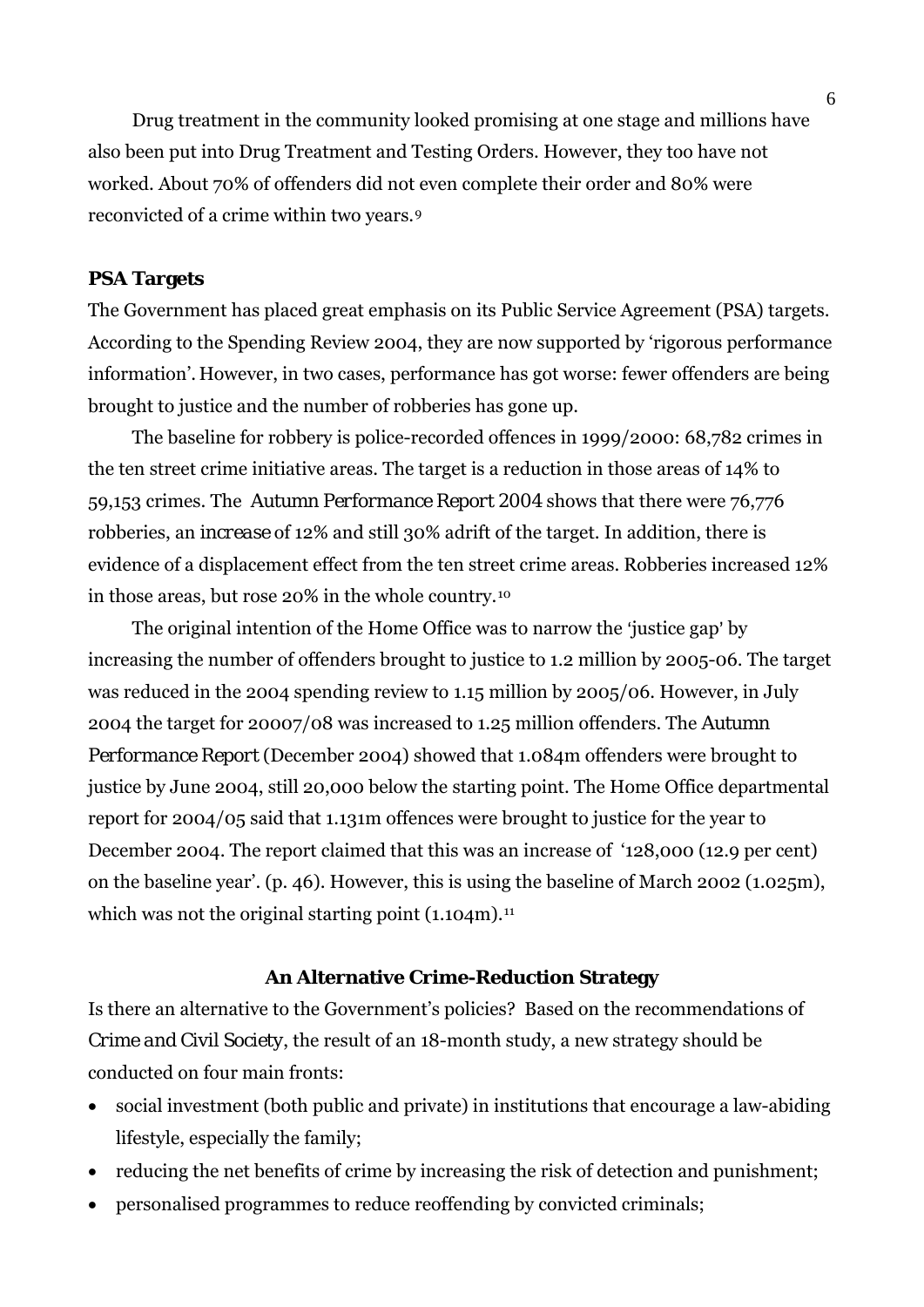• reducing the net advantages of crime through 'situational' change (including CCTV).

### **Social Investment**

We need to increase social investment in early socialisation and combating disorder in schools. Most people do not commit crimes because they have been brought up to share the community's standards. No crime policy will be able to alter beliefs and attitudes if the institutions for encouraging social cohesion—especially the family, schools and churches—are in a weakened state. Home Office studies have found a link between family breakdown and crime, but the Government has done nothing to strengthen the family based on marriage.

## **Reduce the Net Advantages of Crime**

- Increase police numbers and switch police effort to primary prevention (broken windows policing as discussed in *Cultures and Crimes*). In England and Wales in 2000 we had 237 police officers for every 100,000 population. The French had 396 police officers for every 100,000 population, 67% more. But they had a much lower crime rate, 6,405 crimes for every 100,000 population, 35% lower than ours.
- Increase prison capacity. On the Government's own admission, there are about 100,000 offenders who commit half of all crime. It thinks that only 15-20,000 are in jail at any one time. Instead of a crash programme to lock up the other 80,000, its recent national action plan announced a puny effort to focus on only 5,000 ultraserious offenders. The Home Office's own projections suggest that over 87,000 prison places will be needed by 2011, but provision is not being made. Instead, the Government is letting prisoners out early under Home Detention Curfew and it has a policy of not allowing the prison population to exceed 80,000, despite strong criticism by the House of Commons Home Affairs Committee (January 2005).
- Do not put any more public funds into intensive supervision programmes as an alternative to prison.
- Reform parole so that the release date depends on demonstrated good behaviour. At present release at the half-way stage is automatic for prisoners serving under four years, and can be even earlier under Home Detention Curfew. The normal rule should be that the whole sentence is served unless offenders earn up to one-third off for good behaviour, subject to their agreement to be supervised in the community for the remainder of the original sentence, plus at least six months afterwards.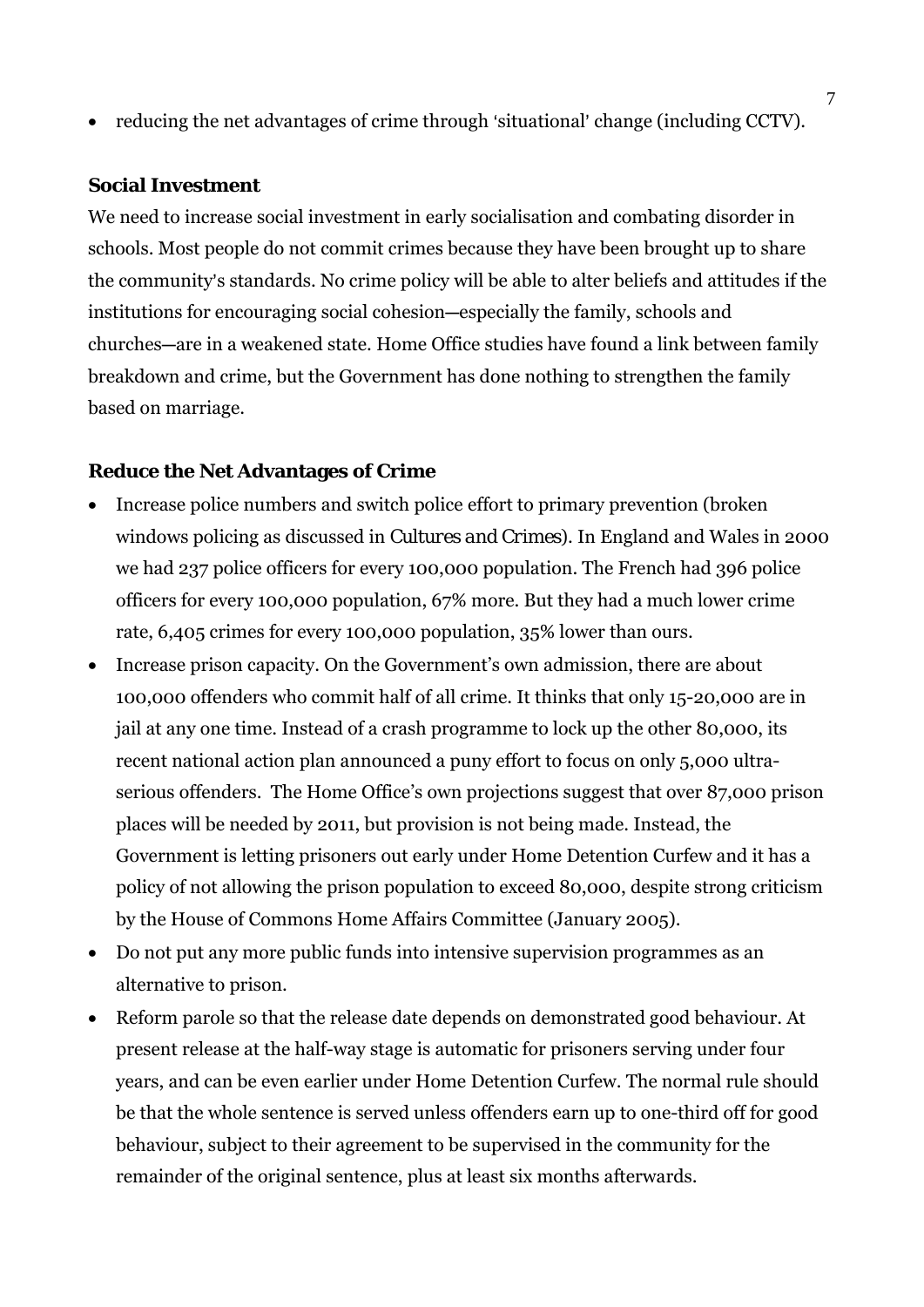## **Crime Reduction Through Rehabilitation**

- Scrap Offending Behaviour Programmes based on cognitive-behavioural therapy and transfer the money to basic and vocational education. There is good evidence that vocational and work-related skills are beneficial and a significant increase in investment would be justified.
- Extend the use of prison-based therapeutic communities for drug users combined with intensive aftercare.
- Improve prison régimes by assessing prisoners immediately on arrival and treat their stay in jail as a preparation for release. Get them off alcohol and drugs (a problem affecting the majority) and impose mandatory drug testing for all prisoners on admission to jail. One Home Office Study found that 75% of prisoners interviewed had taken drugs whilst in prison, most commonly heroin (53%) and cannabis (55%).<sup>[12](#page-11-1)</sup> Random mandatory drug tests of prisoners are carried out daily across the prison estate, but the Prison Service annual report concluded in 2002/03 that testing had not led to a significant overall reduction in drug use.[13](#page-11-1) During the course of visits by the Home Affairs Committee in 2004, prisoners complained about the widespread availability of drugs and the consequent impact on morale for those trying to get off drugs.[14](#page-11-1)
- Provide educational and vocational skills for all prisoners. There is already a large educational programme but it only touches the surface. The fundamental aim of custody for under-18s is to ensure that they keep up their education, with half the time in custody and half in the community. The National Audit Office found in January 2004 that only 6% of Youth Offending Teams were providing young offenders with the opportunity to continue the education they had started while in custody.
- Increase the supervision of prisoners on release from jail.
- We should introduce a graduated approach to juvenile offending. A 'welfare' approach should be attempted initially. However, if offences continue to be committed, the level of intervention by the authorities should escalate. The more recalcitrant the offender, the more determined the response should be. Our system fails to react with sufficient resilience when dealing with persistent offenders. After providing every opportunity to change, an effective system must be willing to punish individuals who continue to commit crimes. We suggest that once offenders have been convicted three times for an indictable offence, there is such overwhelming evidence that they are likely to spend the next several years committing offences that they should be sent to secure institutions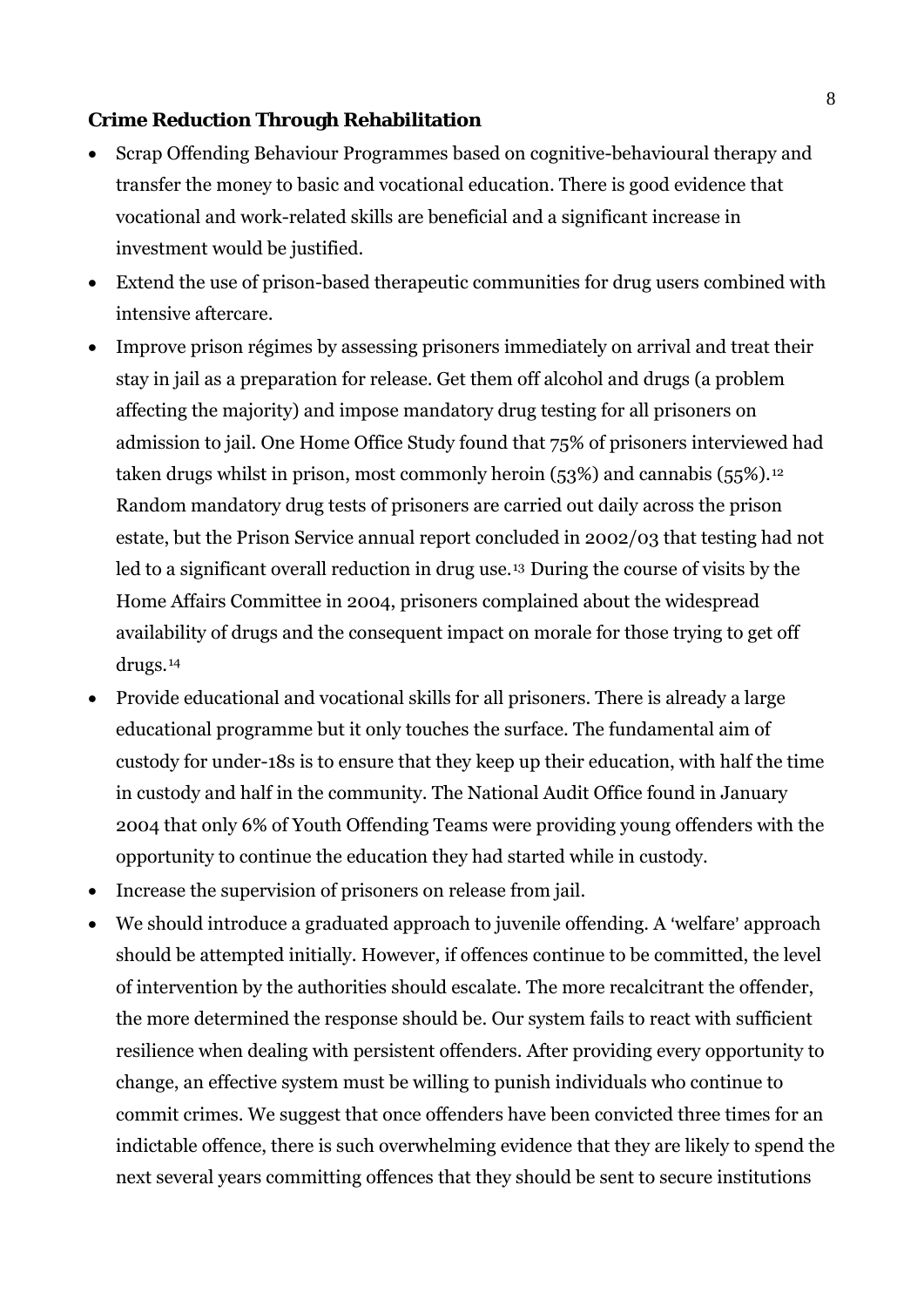for a significant period which could be varied as under the former Borstal sentence. The detention and training order, the main custodial sentence that is applied after three convictions (fewer for serious offences) should be a minimum of 12 months and a maximum of four years, followed by intensive supervision for 12 months or more after release. Release after 12 months should depend on a prolonged period of demonstrated good behaviour.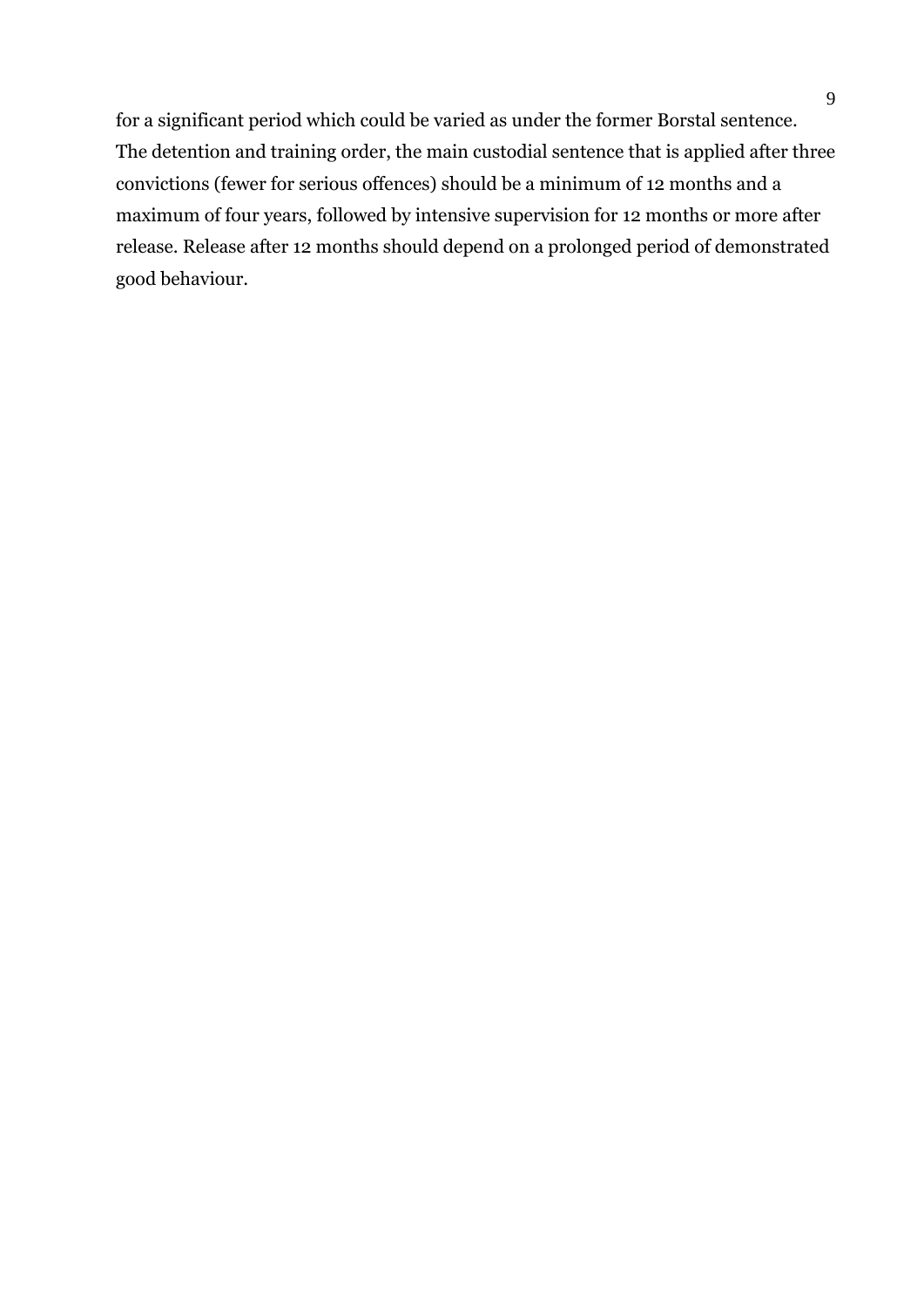## **Appendix 1**



Source: Crime in England and Wales 2004/05. Home Office, 2005. Note: Figures for 2002/03 onwards affected by the NCRS.



Source: Crime in England and Wales 2004/05.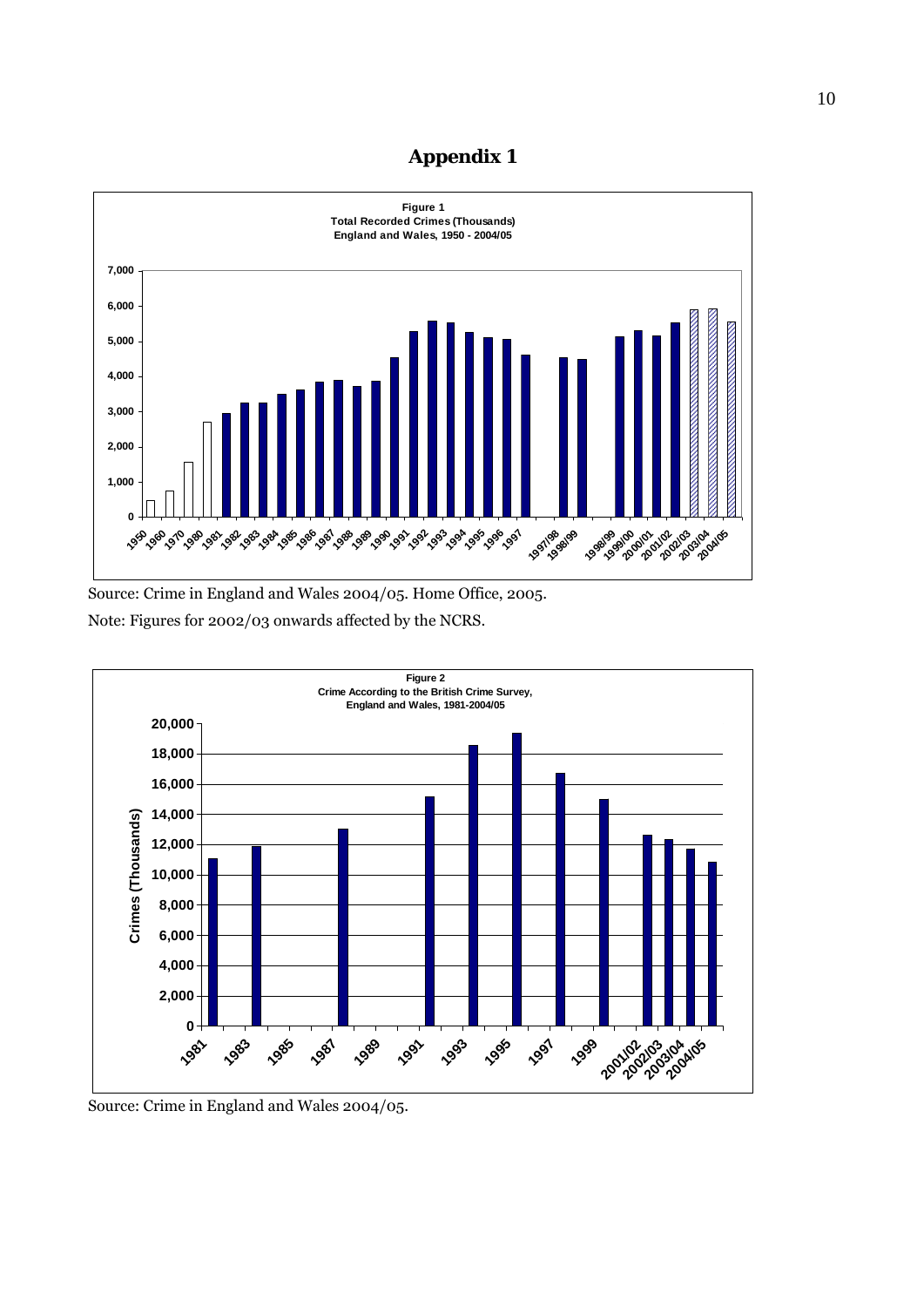

**All BCS Crime and the Prison Population,**

Source: British Crime Survey, prison population for 1981 – 2004 based annual averages published in Social Trends 35, Figure 9.21.